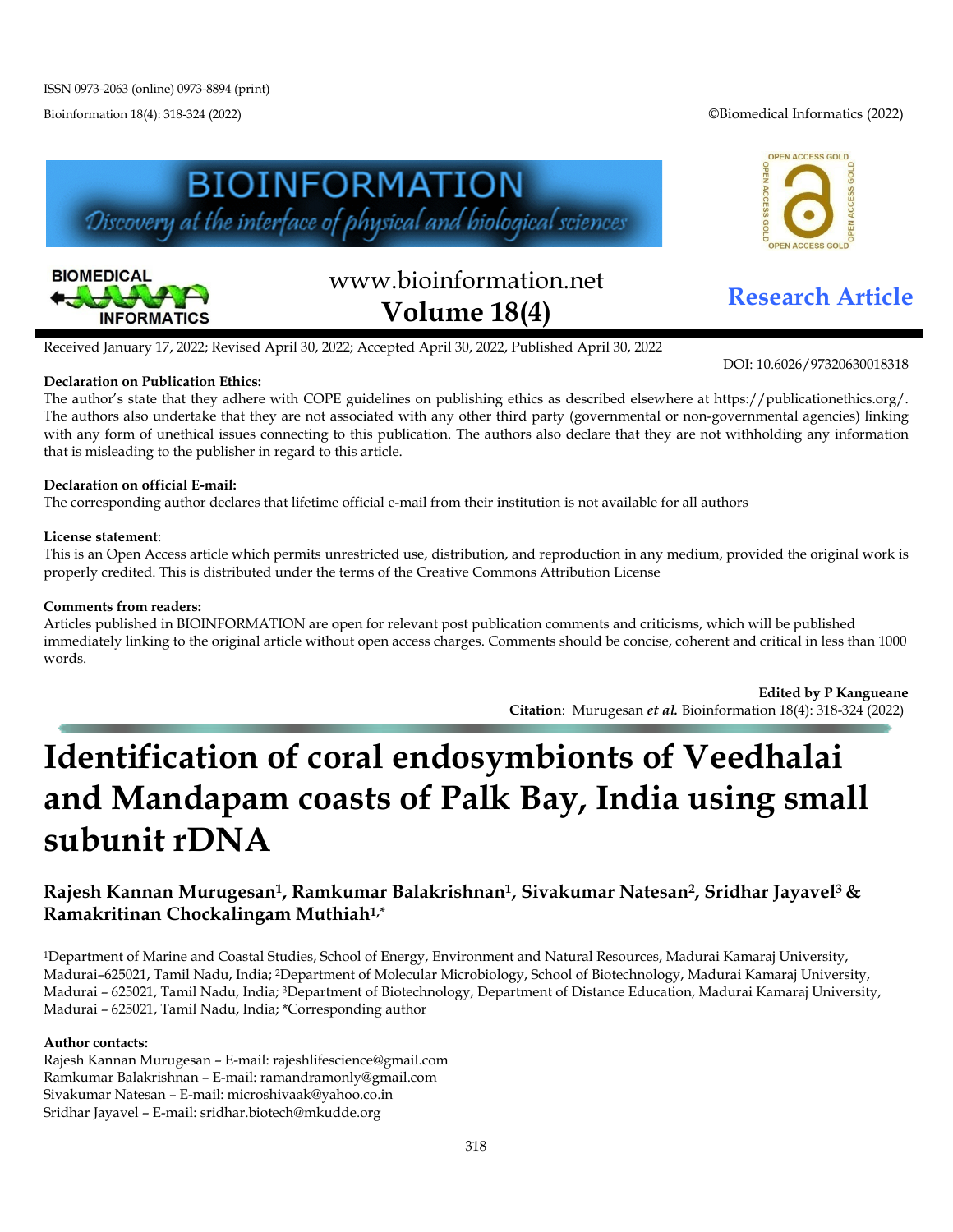Ramakritinan Chockalingam Muthiah – E-mail: ramakritinan@gmail.com; cmrseen@mkuniversity.org; Phone: +91-9442039861

#### **Abstract:**

Coral endosymbionts act as a bio-indicator of coral ecosystem under extreme environmental conditions. The health of the coral ecosystem depends on the endosymbiont cell density of the coral hosts. Therefore, it is of interest to analyze ten coral fragments found to be under the genera *Acropora*, *Favites*, *Favia*, and *Porites* collected at various locations from Veedhalai to Mandapam, southeast coast of India during January 2019 to March 2019. The zooxanthellae cell count ranged between 4.08 (*Porites* sp.9) and 13.75×105 cells cm2 -1 (*Favites* sp.3). This indicates the health of the corals in the region. The genus (clade) level identification of endosymbionts was detected using the host excluding primers of small subunit DNA (nssrDNA). Bidirectional sequencing of 18S nrDNA gene (SSU) of all ten coral fragments show that the Veedhalai corals is associated with the genus *Durusdinium* (Clade D) but the corals of Mandapam is associated with the genera, *Cladocopium* (Clade C) and *Durusdinium* (Clade D). It is known that the thermal stress has negative impact on coral reef ecosystem of the world. The dominance of the genus *Durusdinium* in the scleractinian corals of Palk Bay may be due to frequent exposure to thermal stress. This thermotolerant endosymbionts is opportunistic. Thus, the corals of Veedhalai and Mandapam coasts, Palk Bay, India are necessarily packed with thermotolerant endosymbionts enabling conservation.

**Keywords:** Scleractinian Corals, Endosymbionts, 18S nrDNA, *Durusdinium*, *Cladocopium*, Thermotolerant, Palk Bay.

#### **Background:**

*Zooxanthellae*, the unicellular *dinoflagellates* of the family*Symbiodiniacea*, are free living or have a special symbiotic relationship existing with *foraminifera*, *scleractinian* corals, *octocorals*, sea anemones, *molluscs, Platyhelminthes* and *porifera* for the past 250 million years **[1-4].** *Zooxanthellae* are a vital nutrient cycling within the host corals **[5]** and a prolonged loss can lead to coral mortality **[6-8].** Most cnidarians preferentially establish and maintain a stable symbiosis with either a specific Clade of endosymbionts **[9]** or a subset of the Clades that vary with environmental gradients such as light intensity, temperature *etc.* **[10-12].** The endosymbionts of the family Symbiodiniacea was formerly classified into nine genetic Clades such as A-I **[1,13]** which were re-classified from a single genus *Symbiodinium* as being equivalent to the genera such as *Symbiodinium* (A), *Breviolum* (B), *Cladocopium* (C), *Durusdinium* (D), *Fugacium* (E) and *Gerakladium* (F) **[14].** The endosymbionts are extremely diverse which have many evolutionarily divergent lineages **[15]** and they comprise of many unrecognized species **[16].**

Earlier studies revealed all endosymbionts grouped under a single species, *Symbiodinium microadriaticum* (Freduenthal) **[17].** Later the biochemical, morphological, karyotyping motility patterns and DNA/DNA hybridisation studies proved endosymbionts belong to different species and strains **[18][19].** This was confirmed by the application of various molecular tools (sequencing of nssrDNA, nlsrDNA, ITS rDNA, and clsrDNA **[20-24].** Phylogenetic clades are classified based on rDNA and chloroplast DNA **[25].** Ribosomal RNA is universal and composed of highly conserved as well as variable domains **[26-27].** Therefore, it is of interest to analyze ten coral fragments found to be under the genera *Acropora*, *Favites*, *Favia*, and *Porites* collected at various locations from Veedhalai toMandapam, southeast coast of India during January 2019 to March 2019.

#### **Materials and Methods:**

#### *Coral sampling*

The Palk Bay represents the region between southeast coast of India and northwest coast of Sri Lanka, and separated by Pamban Pass of Gulf of Mannar in south and extends up to Kodiakarai coast in the north. In this study, totally ten coral fragments were sampled in the Palk Bay; of these, two fragments from Veedhalai (9.298495°N, 79.1014012°E) and another eight from Mandapam (9.2959824°N, 79.1291909°E) **(Figure 1)** between January 2019 and March 2019. The fragments were sampled using SCUBA diving techniques using a hammer and chisel. The locations were marked using Garmin GPSMAP 78sc. During sampling, the underwater photographs of corals were taken using Nikon DSLR camera (Model # D 7000) with Ikelite underwater housing (#6801.7). The *in-situ* coral photographs were used for identification up to species level based on the morphological characteristics **[28-31]** and they were preserved in the Marine Field Research Station of Madurai Kamaraj University located at Pudumadam in Ramnad District, Tamil Nadu, India.

**Table 1:** NCBI accession numbers of symbionts isolated from scleractinian coral fragments from Veedhalai and Mandapam regions of Palk Bay, Southeast coast of India.

| S. No.           | Sample ID  | Coral species  | SSU      | Genus identified      |
|------------------|------------|----------------|----------|-----------------------|
|                  |            |                |          | (Clade)               |
| <b>VEEDHALAI</b> |            |                |          |                       |
| 1.               | PBVED-AC10 | Acropora sp.10 | MN874265 | Durusdinium (Clade D) |
| 2.               | PBVED-AC11 | Acropora sp.11 | MN874266 | Durusdinium (Clade D) |
| <b>MANDAPAM</b>  |            |                |          |                       |
| 3.               | PBMDM-AC12 | Acropora sp.12 | MN874267 | Durusdinium (Clade D) |
| 4.               | PBMDM-AC13 | Acropora sp.13 | MN874271 | Durusdinium (Clade D) |
| 5.               | PBMDM-AC14 | Acropora sp.14 | MN874272 | Durusdinium (Clade D) |
| 6.               | PBMDM-FT2  | Favites sp.2   | MN874269 | Cladocopium (Clade C) |
| 7.               | PBMDM-FT3  | Favites sp.3   | MN874273 | Durusdinium (Clade D) |
| 8.               | PBMDM-FT4  | Favites sp.4   | MN874274 | Durusdinium (Clade D) |
| 9.               | PBMDM-Fav4 | Favia sp.4     | MN874268 | Durusdinium (Clade D) |
| 10.              | PBMDM-PO9  | Porites sp.9   | MN874270 | Durusdinium (Clade D) |

#### *Isolation of Symbiont from corals*

For symbiont cell density analysis, symbionts were isolated slightly modified method as described by Rowan and Power **[32]** and Chen *et al.* **[24]**. Coral fragment was individually homogenized in Zooxanthellae Isolation Buffer and filtered through 125µm mesh to remove large pieces of animal tissues before recovering zooxanthellae by centrifugation at 10000g for 1 min. The yellowishbrown pellet was frequently washed, separately placed in a vial and stored at -20°C for cell density analysis and molecular identification.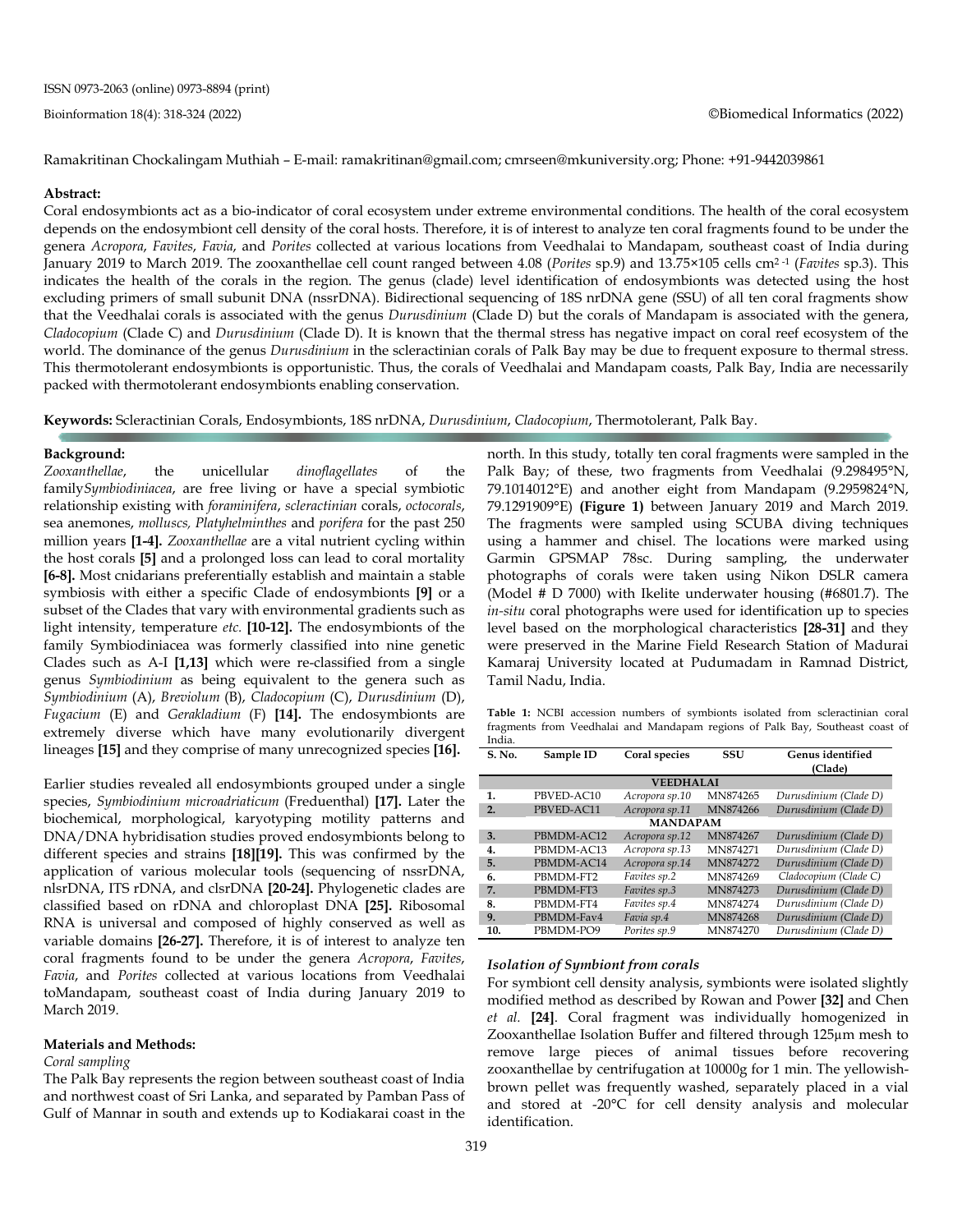#### *Symbiont cell density analysis*

The symbiont cell density was analyzed using the method described by Lasker **[33].**The symbiont pellet was diluted with 1 mL of PBS and tapped gently or vortexed for uniform mixing. About 40 µL of suspension was placed in Neubauer Improved Tiefe Depth Profoundeur (0.100 mm) haemocytometer, and viewed under 40X magnification with Labomed 400X Trinocular light microscope. Symbiont cell density was calculated as given below:

Cell count =  $(No. of the cells counted in the central squares × dilution factor)$ Area of the small square (cm2)



**Figure 1:** Study area of coral sampling locations, Palk Bay, Southeast coast, India.

#### *Extraction of symbiont DNA, PCR amplification and RFLP analysis:*

The stored symbiont pellet was treated with DNA isolation buffer and incubated in a water bath at 65°C for 60 minutes. Proteinase K (0.5mg mL-1) was added and kept for overnight incubation at 37ºC in a water bath. Lysates were extracted once with chloroform: isoamyl alcohol (24:1) and centrifuged twice at the speed of 12,000 rpm using REMI cooling centrifuge. The aqueous phase was collected and an equal volume of 4M lithium chloride and two volumes of ice-cold isopropanol were added. Again, the samples were incubated at -80°C for 2 hours and then centrifugation was carried out at 12,000 rpm for 10 minutes. The supernatant was discarded and the pellets were washed with 70% ethanol. Finally, the supernatant was discarded and the pellet containing symbiont DNA was air-dried. It was dissolved using sterile Milli-Q water and stored at -20°C in a refrigerator. After the isolation of DNA in corals, the integrity of DNA was checked by 0.8% Agarose Gel Electrophoresis and the quantity of DNA was also checked by using Thermo Scientific ND-2000 Nano drop. An approximate 1600-bp fragment of SSU was amplified with host excluding primers described by Rowan and Power **[32]** (Ss 5 forward-5'- GGTTGATCCTGCCAGTAGTCATATGCTTG-3' and Ss 3 Z reverse-5'-AGCACTGCGTCAGTCCGAATAATTCACCGG-3). The PCR amplification conditions for SSU consisted initial denaturation at 94°C for 3 minutes, denaturation at 94°C for 1 minute, annealing at 56°C for 1 minute, strand elongation at 72°C for 2.30 minutes and final extension at 72°C for 8 minutes. For RFLP analysis, the PCR products of SSU were digested with restriction enzyme of Taq I. After digestion, the products were run in 2% agarose gel electrophoresis to visualize the digested fragments.

#### *Sequencing and Phylogenetic analysis*

The bidirectional sequencing of PCR products of 18S rDNA was done from Macrogen Inc, Korea. The PCR products were cleaned using a PCR clean-up kit ExoSAP-IT and sequenced. Sequencing was done using the Dye Terminator technique with ABI PRISM 3730XL Analyzer. Nucleotide database was searched with the sequences obtained with NCBI BLAST (Blastn) tool (http://www.ncbi.nlm.nih.gov/BLAST) **[34]** and the GenBank Accession numbers were obtained. The phylogenetic relationship was performed using MEGA-7 Software **[35]**. Genetic distances among each isolate and out-group were calculated based on the Maximum Likelihood Nearest Neighbor Interchange method hence this method is used for phylogenetic tree reconstruction.



**Figure 2:** Zooxanthellae cell density of Scleractinian coral fragments of Palk Bay Coast, India (n=3).

#### **Result & Discussion:**

#### *Symbiont Cell density:*

The health of the coral reef ecosystem depends mainly on the symbiont density as well as its association with coral host. It is a potential diagnostic indicator of reef corals under stress **[36].** The drastic difference in cell density leads to instability in symbiosis with coral host and the stability means that the zooxanthellae density in coral hosts relatively constant under a given set of environmental conditions and the symbiotic partners do not change **[37].** For assessing the health of reef corals, the coral symbiont cell density of Veedhalai (two fragments) and Mandapam (eight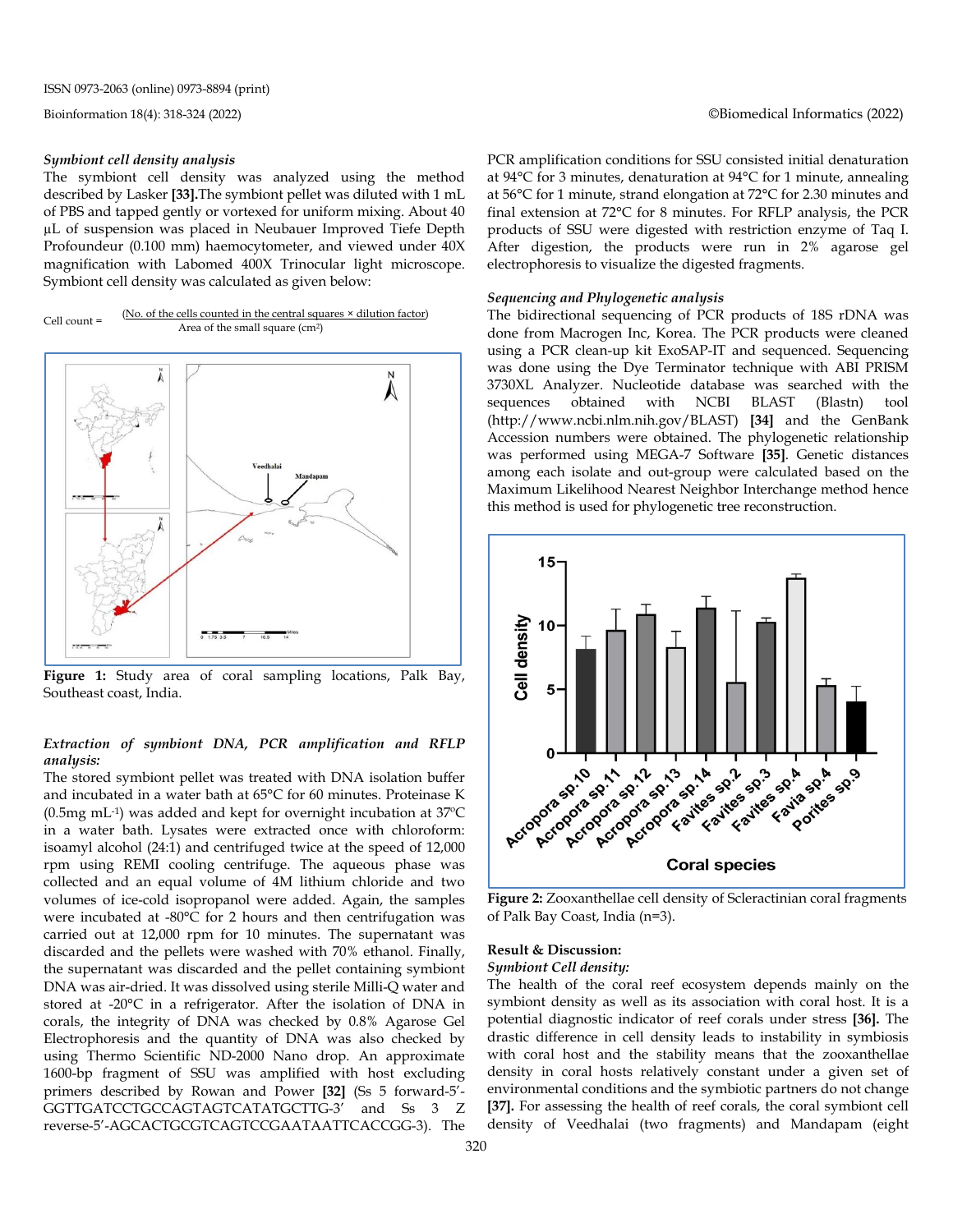fragments) of Palk Bay coast estimated was given in **Figure 2**. The present study showed that there was a great variation in symbiont cell density between corals as well as the chosen sites. The present study results were in agreement with the findings of Fitt *et al.* **[38]** They reported the symbiont cell density ranged between  $1 \times 10^6$  cm- $2 - 1$  to  $2 \times 10^6$  cells cm<sup>-2-1</sup> of coral surface and these variations may be due to the temporal and spatial scales. Fagoonee *et al*. **[39]** and Fitt *et al*. **[38]** suggested that the cell density of tropical corals found to be higher during low light months (winter season).

Data shows that the highest and lowest cell densities were reported from the corals sampled at Mandapam coast. Even though, there were variations in symbiont cell density of corals such as *Porites* sp. 9, *Favites* sp. 2 and *Favia* sp.4 sampled from Mandapam region i.e., 4.08 (±1.18), 5.58 (±1.13)and 5.33 (±0.52) x 105 cells cm2 -1 respectively, it shows insignificant difference. The *Favites* sp. 4 sampled at Mandapam were at 13.75 ( $\pm$ 0.31) x 10<sup>5</sup> cells cm<sup>2-1</sup>. Although *Acropora* sp. 10 and *Acropora* sp. 11 collected from Veedhalai were in the range of 8.17 ( $\pm$ 1.01) and 9.67 ( $\pm$ 1.63) x 10<sup>5</sup> cells cm2 -1 respectively.



**Figure 3:** PCR amplicons of Small Subunit of Coral endosymbionts collected in Mandapam, Palk Bay coast, India.

The present study concludes that symbiont cell density of corals of Palk Bay was much higher as reported by Oladi *et al.* **[36]**. As the cell density of  $2.6 \times 10^5$  cells cm<sup>2-1</sup> is considered to be a healthy reef. The present study shown a significant difference of chosen the sampling sites indicating the reef corals of Veedhalai and Mandapam of Palk Bay found to be healthy. Hence, more studies are needed to analyse the variability of symbiont cell density to study the Coral bleaching under environmental stress **[37].**



**Figure 4:** RFLP analysis of SSU Samples collected from Veedhalaiand Mandapam sharethe sameRFLPpattern



**Figure 5:** Phylogenetic tree constructed using Maximum Likelihood method of Bootstrapping values representing the out group *Gymnodinium simplex*.

#### *Symbiont genetic diversity:*

The studies on the molecular diversity of coral associated symbiont of Indian corals are limited **[40].** Hence, the present study was mainly investigated to bring out the genus (Clade) level identification of the endosymbionts to the family Symbiodiniaceae harboured with the scleractinian corals of Mandapam and Veedhalai coasts, Palk Bay using SSU rDNA gene sequencing. The PCR amplification of genomic DNA of SSU of symbionts of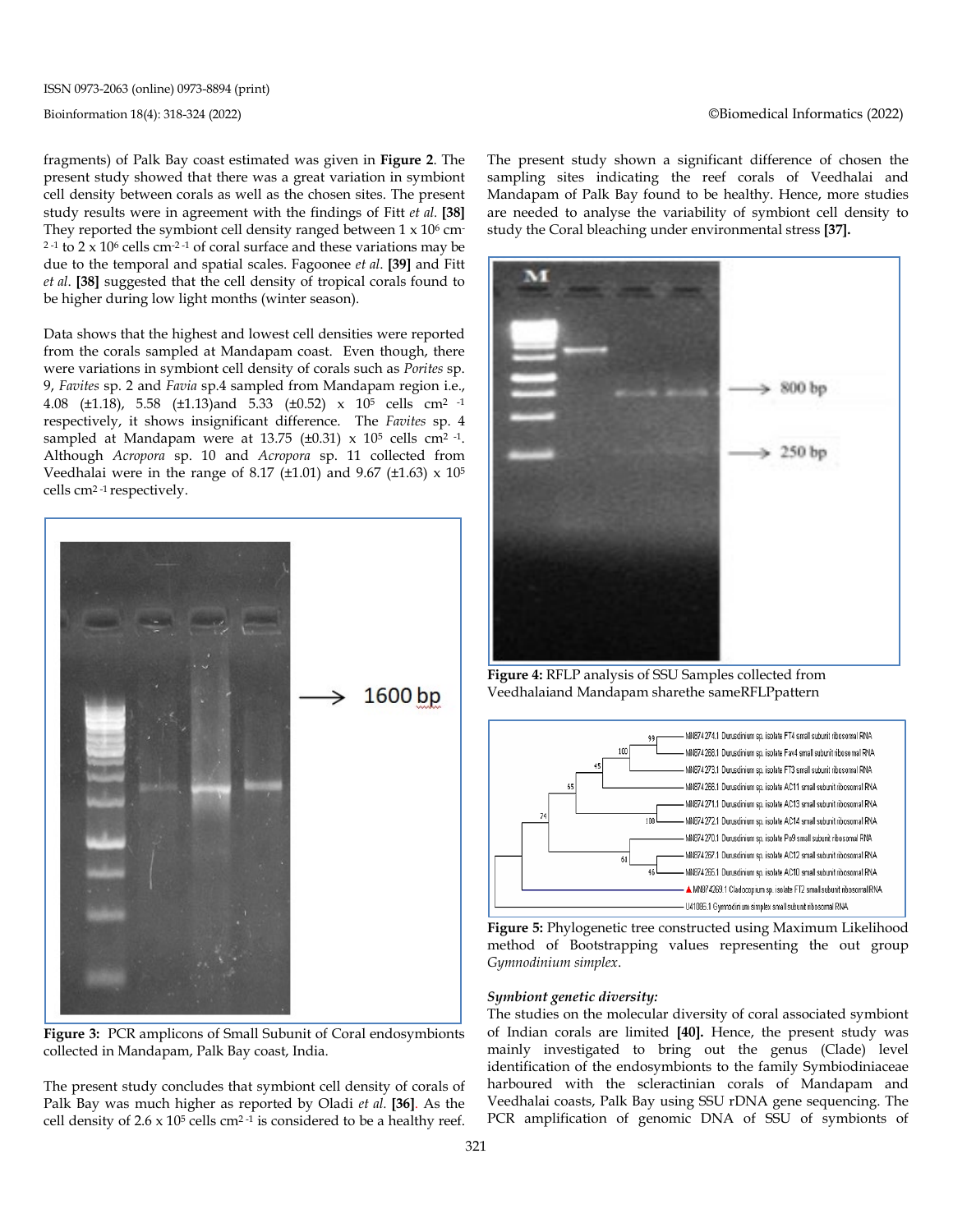Veedhalai and Mandapam corals produced a single amplicon of ~1660 bp which were amplified without host cells (**Figure 3)**. The restriction digestion was differentiated symbiont (zooxanthella) from animal DNA. The symbiont 18S rDNA region has a restriction site at TCGA. The restriction digestion of these amplicons using *Taq* I yielded two major RFLP profiles revealed two fragments of 890 bp and 710 bp or other two fragments of 890 bp and 500 bp or-else a mixed RFLP patterns being observed **[32].** On contrary, a single RFLP pattern with two fragments (710 bp and 250 bp) was reported by Chen *et al.* **[24]** In the present report a single RFLP pattern with 800/250 bp of the endosymbionts from Mandapam and Veedhalai regions, may be a genotype mixture of Clade E and Clade D symbionts (**Figure 4**). The sequence data analyzing BLAST-N results disclosed >99% similarity with genus *Durusdinium*andgenus *Cladocopium* collected from the corals at respective region. The NCBI GenBank accession numbers obtained for the submitted sequences were MN874265 - MN874274 (**Table 1**).

#### *Genetic Diversity:*

The nssrDNA sequencing studies on endosymbionts isolated from the corals of Palk Bay indicate the presence of genus *Cladocopium* (Clade C) and genus *Durusdinium* (Clade D) in the chosen region particularly in Mandapam region, both species found wherein only the genus *Durusdinium* in Veedhalai. These findings are clearly indicated in the Phylogenetic tree reconstruction based on direct sequences of nssrDNAusing MEGA-7 under Maximum likelihood criterion. The tree was statistically supported by bootstrap values (**Figure 5**).

The difficulties in analyzing endosymbionts using nssrDNA is challenging as reported by Toller *et al.* **[41]** Baker *et al.* **[1]** had reported that endosymbionts were classified based on nssrDNA, accordingly were classified as the endosymbionts A - I, the genus *Durusdinium* (Clade D) symbiont is most widely distributed in tropical waters **[42-43]** as well as detected in deep water corals, which may also occur in intertidal zone and coastal coral reef areas with environmental stress **[44]**.The present study results were widely synchronized with symbiont diversity of Kenyan corals **[45].**  The genus *Durusdinium* (Clade D) is a dominant endosymbiont in inshore region and its prevalence is increased by bleaching episodes which is more bleach resistant than the genus *Cladocopium* (Clade C). **[46]**

#### **Conclusion:**

The corals have acquired the symbiont genus *Durusdinium* in their tissues and are more resistant under stress parameters such as temperature, salinity, and turbidity. Thus, the sequencing and the phylogenetic tree reconstruction of ss rDNA studies show the prevalence of the genus *Durusdinium* (Clade D) symbiont relationship with both fast growing (*Acropora*) and slow-growing (*Favia*, *Favites* and *Porites*) corals of Palk Bay, India. Thus, data shows the significant association of thermotolerant symbiont in the corals of Palk Bay, India leading to its natural conservation process of the coral community.

**Conflict of Interest statement**: The authors declare no conflict of Interest

#### **Acknowledgements:**

This research was made possible because of funding support of the Department of Biotechnology (DBT), Ministry of Science and Technology, New Delhi, India (No.BT/PR6134/BCE/8/914/2012). We thank the Ministry of Environment, Forests, and Climate Change, New Delhi, the Principal Chief Conservator of Forests, and the Chief Wildlife Warden, Chennai (No. WL(A)/33128/2016) for providing permission to carry out the research work and coral collection from the Palk Bay Coast, India. We also thank Senior Professor Dr. P. Gunesakaran, School of Biological Sciences, & Former Vice-Chancellor, VIT Bhopal Campus, Bhopal, MP., for his support in carrying out this research work. Dr. R. Rajkumar, Scientist 'E'/Officer-in-charge, Marine Biology Regional Centre, Zoological Survey of India, Chennai, India for his support. The authors are thankful to Dr. A. Balasubramani, Assistant Professor & Head i/c., Department of Zoology, DDE, Madurai Kamaraj University; Dr. T. Muneeswaran, School of Energy Sciences, and Dr. U. Ramesh, Assistant Professor, Ms. N. Vidhyalakshmi, UGC-BSR Fellow, School of Biological Sciences, Madurai Kamaraj University, Madurai, India for their help during this study.

#### **Reference:**

- **[1]** Baker AC *Annu RevEcolEvolSyst*2003. **34**:661 [DOI: 10.1146/annurev.ecolsys.34.011802.132417]
- **[2]** Pochon X *et al. Mar Biol*2004 **146**:17. [DOI: 10.1007/s00227-004-1427-2]
- **[3]** Meyer E & Weis VM *Biol Bull*2012 **223**:44. [DOI: 10.2307/41758993]
- **[4]** Shinzato C *et al. PLoSOne* 2014 **9**:e85182. [PMID: 24454815]
- **[5]** Hoegh-Guldberg O *Mar Freshwater Res* 1999 **50**:839 [DOI: 10.1071/MF99078]
- **[6]** Brown BE *Coral Reefs* 1997 **16**:S129. [DOI: 10.1007/s003380050249]
- **[7]** HughesTP *et al. Science* 2003 **301**:929. [PMID:12920289]
- **[8]** ClarrDC *et al. Nat Commun*2020 **11**:1. [DOI:10.1038/s41467-020-19169-y]
- **[9]** Weber MX & Medina M*Adv Bot Res* 2012. **64**:119 [DOI: 10.1016/b978-0-12-391499-6.00004-9]
- **[10]** Rowan R & Knowlton N *Proc Natl Acad Sci* USA 1995**92**(7):2850. [PMID: 7708736]
- **[11]** LaJeunesse TC *et al. Coral Reefs* 2010 **29**:627. [DOI: 10.1007/s00338-010-0635-0]
- **[12]** Davies SW*et al. Front Mar Sci*2018 **5**:150 [PMID: 31590790]
- **[13]** LaJeunesseTC *et al. J Phycol*2012 **48**:1380. [DOI: 10.1111/j.1529-8817.2012.01217.x]
- **[14]** LaJeunesse TC *et al. CurrBiol*2018 **28**:2570. [PMID: 30100341]
- **[15]** Rowan R & Powers DA *Proc. Natl Acad Sci* USA 1992**89**:3639 [PMID: 1565660]
- **[16]** Thornhill DJ *et al. Evolution* 2014 **68**:352. [PMID:24134732]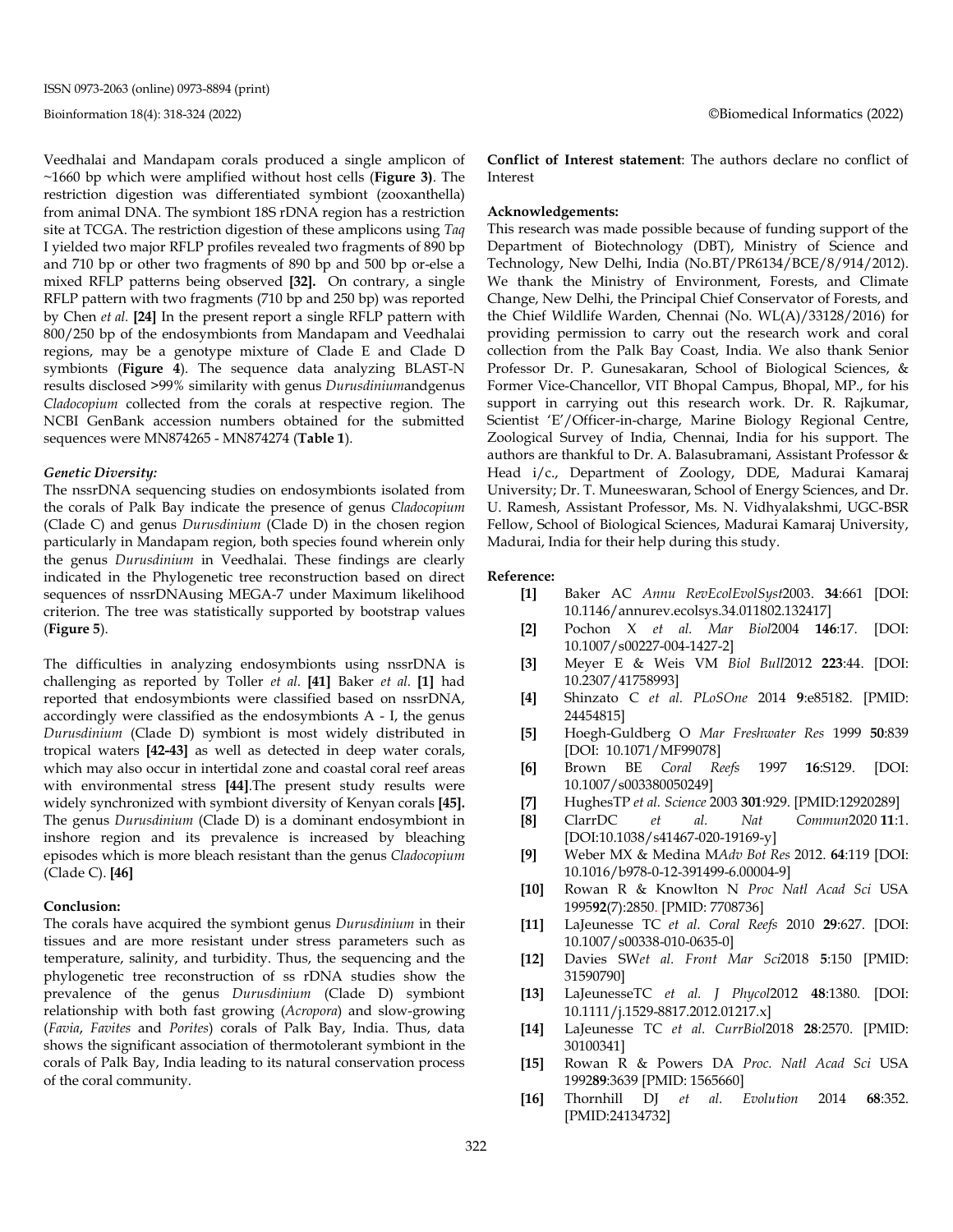ISSN 0973-2063 (online) 0973-8894 (print)

- **[17]** Taylor DL *In Symbiosis and the Sea:* ed. 1974. CBW Vernberg: pp.245. Columbia: Univ. S. C. Press.
- **[18]** LaJeunesse TC *Mar Biol*2002 **141**:387. [DOI 10.1007/s00227-002-0829-2]
- **[19]** Rowan RJ*Phycol* 1998 **34**:407 [DOI: 10.1046/j.1529- 8817.1998.340407.x]
- **[20]** Sampayo EM *et al. Mol Ecol* 2009 **18:**500. [PMID: 19161470]
- **[21]** Baker AC *Nature* 2001 **411**:765 [PMID: 11459046]
- **[22]** LaJeunesseTC*J Phycol* 2001 **37**:866. [DOI: 10.1046/j.1529-8817.2001.01031.x]
- **[23]** Santos SR *et al. Mol PhylogenetEvol* 2002 **23**:97 [PMID: 12069543]
- **[24]** Chen CA *et al. Zool Studies* 2003 **42**:540. [http://zoolstud.sinica.edu.tw/Journals/42.4/540.pdf]
- **[25]** Pochon X *et al. Mol PhylogenetEvol* 2006 **38**:20 [PMID: 15978847]
- **[26]** Woese CR *Microbiol Rev* 1987 **51**: 221. [PMID: 2439888]
- **[27]** Goerge E *et alInt J SystBacteriol* 1977 **27**:44. [DOI: 10.1099/00207713-27-1-44]
- **[28]** Veron JEN 2000. **Vol. 1–3**. *Australian Institute of Marine Science, Townsville*: Australia 295
- **[29]** Venkataraman K *Handbook on hard corals of India*, 2003. Zoological Survey of India.
- **[30]** Venkataraman K *Bull Mar Sci* 2007 **81**:209.
- **[31]** Venkataraman K & Satyanarayana C 2012 *Zoological Survey of India, Calcutta*.

Bioinformation 18(4): 318-324 (2022) ©Biomedical Informatics (2022)

- **[32]** Rowan R & Powers DA *Mar Ecol Prog Ser* 1991 **71**:65. [DOI:10.3354/meps071065]
- **[33]** Lasker HR *Coral Reefs* 2003 *22*:23. [DOI: 10.1007/s00338-003-0276-7]
- **[34]** Altschul SF *et al. Nucleic Acids Res*1997**25**:3389. [PMID: 9254694]
- **[35]** Tamura K *et al. Mol BiolEvol*2016 **33**:1870. [PMID:27004904]
- **[36]** OladiM *et al. Ocean Sci J*2017 **52**:267 [DOI: 10.1007/s12601-017-0025-4]
- **[37]** Secord D & Muller‐Parker G*LimnolOceanogr* 2005 **50**:272. [DOI:10.4319/lo.2005.50.1.0272]
- **[38]** Fitt W *et al. Coral Reefs* 2001 **20**:51. [DOI: 10.1007/s003380100146]
- **[39]** Fagoonee I *et alScience* 1999 **283**:843 [PMID: 9933167]
- **[40]** Thinesh T *et alMar Pollut Bull*2019 **145**:287. [PMID: 19161470]
- **[41]** Toller WW *et al. Biol Bull* 2001 **201**:348. [PMID: 11751247]
- **[42]** LaJeunesse TC & Trench RK *Biol Bull* 2000 **199**:126. [PMID: 11081711]
- **[43]** Rodriguez M *et al. Mar Biol* 2001 **138**:1175. [DOI: 10.1007/s002270100536]
- **[44]** Lien YT *et al. Coral Reefs* 2007 **26**:35. [DOI:10.1007/s00338-006-0185-7]
- **[45]** Visram S & Douglas AE *Coral Reefs* 2006 *25*:172. [DOI:10.1007/s00338-005-0079-0]
- **[46]** Rowan R *et al. Nature* 2004 **430**:742. [PMID: 15306800]